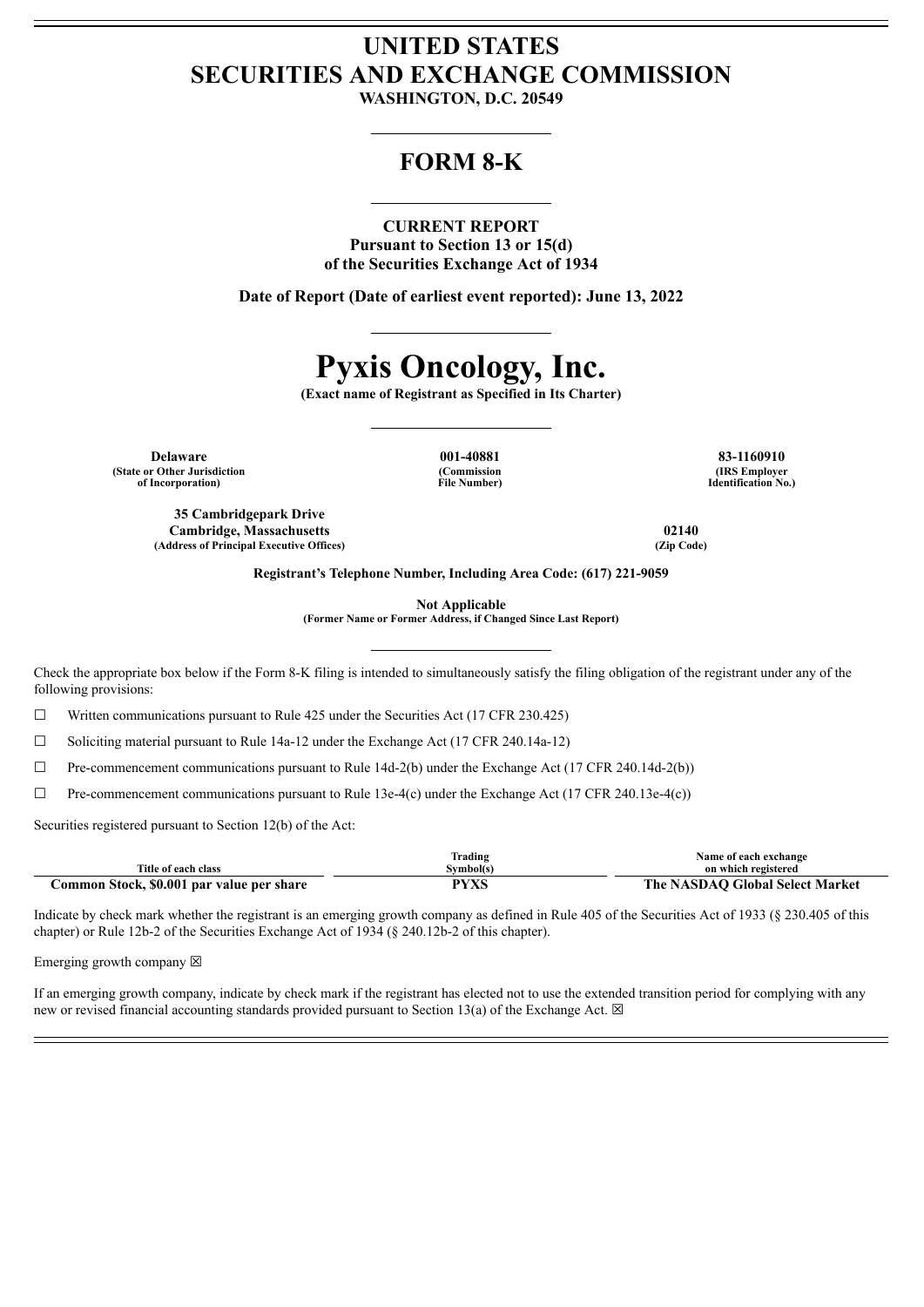#### **Item 5.07. Submission of Matters to a Vote of Security Holders.**

On June 13, 2022, Pyxis Oncology, Inc. (the "**Company**") held its Annual Meeting of Stockholders at 10:00 a.m. Eastern Time in a virtual format via live audio webcast (the "**Annual Meeting**"). As of April 20, 2022, the Company's record date, there were a total of 32,811,959 shares of common stock outstanding and entitled to vote at the Annual Meeting. At the beginning of the Annual Meeting, 20,554,982 shares of common stock were present virtually in person or by proxy, and, therefore, a quorum was present. Two items of business were acted upon by the stockholders at the Annual Meeting. The final results for the votes regarding each proposal are set forth below.

#### **Proposal One: Election of One Class I Director**

Darren Cline was elected to serve as a Class I director to hold office until the Company's 2025 Annual Meeting of Stockholders and until the election and qualification of his successor. Votes were cast as follows:

|              | For                              | Withheld         | <b>Broker Non-Votes</b> |
|--------------|----------------------------------|------------------|-------------------------|
| Darren Cline | 521022<br>-34-<br>4.833<br>14.JJ | 547<br>44<br>سير | .975.603                |

#### **Proposal Two: Ratification of Appointment of Independent Registered Public Accounting Firm**

The stockholders ratified the appointment of Ernst & Young LLP as the Company's independent registered public accounting firm for the fiscal year ending December 31, 2022 by the following vote:

| For                              | <b>gainst</b>            | `bstaiï.                                                                                                                                            | Non-<br>-Votes<br>sroker                                                                                              |
|----------------------------------|--------------------------|-----------------------------------------------------------------------------------------------------------------------------------------------------|-----------------------------------------------------------------------------------------------------------------------|
| $\sim$ $\sim$ $\sim$<br>20<br>NД | $\sim$<br>- 11<br>$\sim$ | $\overline{\phantom{a}}$<br>$\mathcal{L}(\mathcal{L})$ and $\mathcal{L}(\mathcal{L})$ and $\mathcal{L}(\mathcal{L})$ and $\mathcal{L}(\mathcal{L})$ | <b>Contract Contract Contract Contract Contract Contract Contract Contract Contract Contract Contract Contract Co</b> |